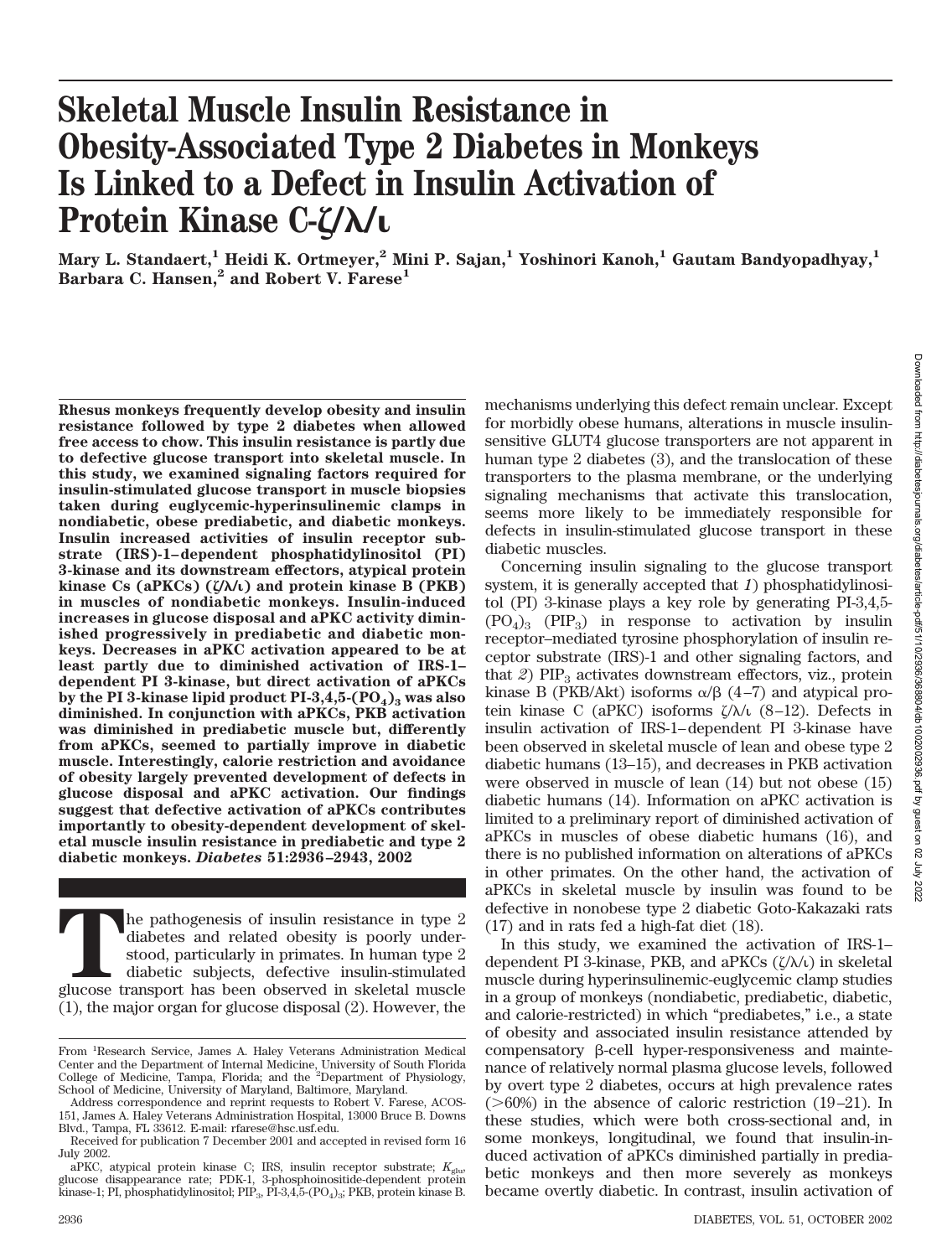## TABLE 1 Monkey characteristics

| Parameter                                                                     | <b>Nondiabetic</b> | Calorie restricted | Prediabetic           | Diabetic          |
|-------------------------------------------------------------------------------|--------------------|--------------------|-----------------------|-------------------|
| $\boldsymbol{n}$                                                              | 6                  |                    |                       |                   |
| Age (years)                                                                   | $6.3 \pm 0.7$      | $20.3 \pm 0.9^*$   | $14.2 \pm 2.1^+$      | $20.1 \pm 1.8^*$  |
| Body weight (kg)                                                              | $9.8 \pm 1$        | $11.3 \pm 0.2$     | $19.0 \pm 1.3^*$      | $14.3 \pm 0.9$ :  |
| Body fat $(\%)$                                                               | $16.1 \pm 3.2$     | $21.2 \pm 1.6$     | $28.8 \pm 2.6^*$      | $29.6 \pm 1.3$ §  |
| Fasting plasma glucose (mg/dl)                                                | $63 \pm 3$         | $69 \pm 3$         | $71 + 4$              | $167 \pm 21*$     |
| Fasting plasma insulin $(\mu U/ml)$                                           | $47 + 5$           | $51 \pm 12$        | $144 \pm 18$          | $110 \pm 60$      |
| Acute insulin release $(\mu U \cdot ml^{-1} \cdot min^{-1})$                  | $223 \pm 67$       | $146 \pm 39$       | $384 \pm 120$         | $38 \pm 14$ :     |
| Glucose disposal $(mg \cdot kg$ FFM <sup>-1</sup> $\cdot$ min <sup>-1</sup> ) | $10.00 \pm 0.84$   | $7.63 \pm 2.25$    | $5.60 \pm 0.28$ †     | $2.61 \pm 1.05^*$ |
| $K_{\text{glu}}$ (%/min)                                                      | $3.79 \pm 0.38$    | $3.32 \pm 0.13$    | $2.88 \pm 0.19$ $\pm$ | $1.27 \pm 0.08^*$ |

Values are means  $\pm$  SE. \**P* < 0.0001,  $\uparrow P$  < 0.005,  $\uparrow P$  < 0.01,  $\downarrow P$  < 0.001,  $\uparrow P$  < 0.05 vs. nondiabetic group.

aPKCs was largely preserved in calorie-restricted monkeys.

## **RESEARCH DESIGN AND METHODS**

**Procedures in monkeys.** Male rhesus monkeys (*Macacca mulatta*) were individually housed and maintained in accordance with National Academy of Sciences guidelines for care and use of laboratory animals. The monkeys were allowed unlimited access to Purina monkey chow, except those in the calorie-restricted group, in which chow was given in limited amounts to keep body weight at  $\sim$  10–11 kg (22). Chronic calorie restriction of rhesus monkeys (i.e., prevention of obesity) has been shown to prevent the development of type 2 diabetes (23) and to improve insulin sensitivity as measured during a euglycemic clamp (24). Diabetic monkeys characteristically had fasting plasma glucose levels >110 mg/dl, decreased acute insulin release, and decreased glucose disappearance rates  $(K_{\text{glu}})$  during an intravenous glucose tolerance test and decreased insulin-stimulated glucose disposal rates during euglycemic-hyperinsulinemic clamp studies (19,25). Prediabetic monkeys were obese and had increased acute insulin release rates, marked hyperinsulinemia, and decreased  $K_{\text{glu}}$  and insulin-stimulated glucose disposal rates (21).

Euglycemic-hyperinsulinemic clamp studies with skeletal muscle biopsies were conducted after an overnight fast as described (26). Biopsies of the vastus lateralis muscles were obtained just before and at 90–120 min of insulin administration. Muscle samples were rapidly frozen in liquid  $N_2$ , lyophilized, and stored at  $-196^{\circ}$ C. Activities of PKC- $\zeta/\lambda/\iota$ , PKB, and PI 3-kinase appeared to be stable during such storage.

**Enzyme assays.** Muscle samples were homogenized with a polytron in appropriate buffers as described (17,27). In all aPKC and PKB assays, two to four replicates of basal and insulin-stimulated samples from two to four diabetic, prediabetic, and/or calorie-restricted monkeys were directly compared with replicates from two to four nondiabetic monkeys.

aPKC activity was measured as described (17,27). In brief, aPKCs  $\zeta$ ,  $\lambda$ , and were immunoprecipitated from cell lysates with a rabbit polyclonal antiserum (Santa Cruz Biotechnologies) that recognizes the nearly identical COOH-termini of PKC- $\zeta$ , - $\lambda$ , and -**i**. (Note that it is currently not possible to separately measure activity of the individual aPKCs, but they apparently function interchangably during insulin-stimulated glucose transport [11].) Precipitates were collected on Sepharose-AG beads and incubated for 8 min at  $30^{\circ}$ C in 100 µl buffer containing 50 mmol/l Tris/HCl (pH 7.5), 100 µmol/l Na<sub>3</sub>VO<sub>4</sub>, 100 µmol/l Na<sub>4</sub> P<sub>2</sub>O<sub>7</sub>, 1 mmol/l NaF, 100 µmol/l PMSF (phenylmethylsulfonyl fluoride), 4  $\mu$ g phosphatidylserine (Sigma), 50  $\mu$ mol/l [ $\gamma$ -<sup>32</sup>P]ATP (NEN Life Science Products), 5 mmol/l MgCl2, 1 mmol/l EGTA, and, as substrate, 40 µmol/l serine analog of the PKC- $\epsilon$  pseudosubstrate (BioSource), a preferred substrate for aPKCs. In some assays,  $\text{PIP}_3$  (Matreya) was added to activate aPKCs, as described (10). After incubation,  $^{32}$ P-labeled substrate was trapped on P-81 filter paper and counted. Note that we found that the amounts of aPKCs recovered in these immunoprecipitates were equal, regardless of whether lysates were prepared from nondiabetic, calorie-restricted, prediabetic, or diabetic muscles, which were found (see below) to contain different concentrations of specific aPKC isoforms. This equal precipitation of aPKCs with anti–COOH-terminal antiserum may be due to the fact that, as originally reported (8), the immunoprecipitation is not quantitative and the recovery of aPKC is  $\sim$  50–60% when precipitated according to the instructions provided by the supplier. (In fact, much higher amounts of antiserum are needed to more fully precipitate aPKCs.) Thus, anti-aPKC antibodies may have been limiting. In any event, because equal amounts of aPKC were precipitated, the presently reported levels of aPKC activity reflect the specific activity of the enzyme.

PKB enzyme activity was measured using a kit obtained from Upstate

Biotechnologies (Lake Placid, NY), as described previously (17,27). In brief,  $PKB\alpha$  was immunoprecipitated with sheep polyclonal anti- $PKB\alpha$  antiserum (Upstate Biotechnologies), collected on Sepharose-AG beads, and assayed as per kit directions. PKB activation was also assessed by immunoblotting for phosphorylation of serine-473 and, in some instances, threonine-308, as described (17,27).

Immunoprecipitable IRS-1–dependent PI 3-kinase (rabbit polyclonal antiserum was purchased from Upstate Biotechnologies) was determined as previously described (17). In this case, samples from each monkey were assayed simultaneously, and results (as determined in a BioRad PhosphorImager/Molecular Analyst Program) were expressed relative to the nondiabetic control (i.e., unstimulated) samples developed on the same thin-layer chromatography plate.

**Western analyses.** Lysate proteins were resolved by SDS-PAGE, transferred to nitrocellulose membranes, and immunoblotted as described (17,27). Antibodies used for blotting included rabbit polyclonal anti–COOH-terminal PKC- $\zeta/\lambda\zeta$  antiserum (Santa Cruz Biotechnologies) (PKCs  $\zeta$ ,  $\lambda$ , and  $\zeta$  have nearly identical COOH-termini that are recognized by this antiserum), mouse monoclonal isoform-specific anti-PKC- $\lambda/\iota$  antibodies that recognize both PKC- $\lambda$  and -t, which are 98% homologous (Transduction Labs), rabbit polyclonal isoform-specific anti-NH<sub>2</sub>-terminal PKC- $\zeta$  antiserum (kindly supplied by Dr. Todd Sacktor), sheep polyclonal anti- $PKB\alpha$  antiserum (Upstate Biotechnologies), sheep polyclonal anti–3-phosphoinositide-dependent protein kinase-1 (PDK-1) antiserum (Upstate Biotechnologies), rabbit polyclonal anti-p85 subunit/PI 3-kinase antiserum (Upstate Biotechnologies), rabbit polyclonal anti–IRS-1 antiserum (Upstate Biotechnologies), rabbit polyclonal anti–phospho-ser-473-PKB antiserum (Cell Signaling, Beverly, MA), and rabbit polyclonal anti–phospho-thr-308-PKB antiserum (Biosource, Camarillo, CA). Immunoblots were quantified by measurement of chemiluminescence in a BioRad Molecular Analyst Chemilumunescence/Phosphorescence Imaging System.

**Statistical methods.** Data are expressed as means  $\pm$  SE. Basal versus insulin-stimulated means were compared by Student's *t* test for paired samples. Group differences were compared by a one-way ANOVA and subsequently by the least-significant difference multiple comparison method. Pearson's correlation coefficient was used to test for significant linear relationships between variables.

## **RESULTS**

**Monkey characteristics.** As seen in Table 1, in the absence of caloric restriction and relative to nondiabetic monkeys, there were marked increases in body weight and percent body fat in prediabetic monkeys and more modest increases in diabetic monkeys. Relative to nondiabetic monkeys, fasting plasma glucose levels were slightly but not significantly  $(P = 0.58)$  increased in obese prediabetic monkeys and more clearly increased in diabetic monkeys. As a manifestations of insulin resistance *1*) serum insulin levels were significantly  $(P < 0.05)$  increased in obese prediabetic monkeys but only modestly and not significantly  $(P = 0.17)$  increased in diabetic monkeys, presumably reflecting a decrease in insulin secretion with progression to the diabetic state, and *2*) glucose disappearance rates during intravenous glucose tolerance test-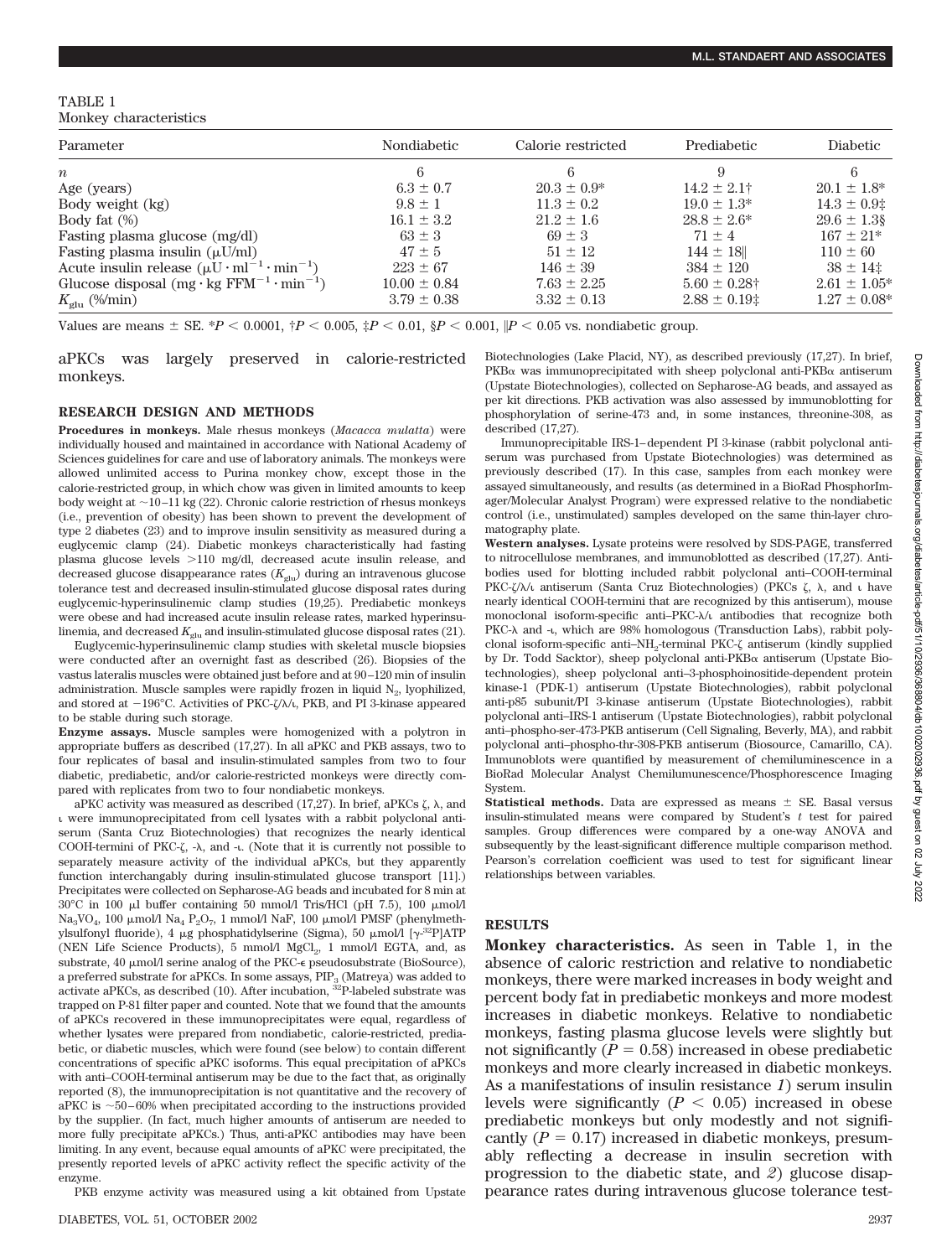

**FIG. 1. Time-dependent changes in activities of IRS-1–dependent PI 3-kinase, aPKCs, and PKB in vastus lateralis muscles of nondiabetic monkeys during the hyperinsulinemic-euglycemic clamp. Biopsies were taken at different muscle sites at the indicated times. Values are** means  $\pm$  SE of the number of monkeys  $(N)$ **represented in each group.**

ing  $(K_{glu})$  and insulin-stimulated glucose disposal rates during euglycemic-hyperinsulinemic clamp studies were markedly diminished in diabetic monkeys and moderately decreased in prediabetic monkeys. Of particular interest, in calorie-restricted monkeys, despite an age comparable to that of diabetic monkeys, plasma glucose and insulin levels, body weight, and percent body fat were only slightly, but not significantly, increased as compared with younger nondiabetic monkeys.

**Time-related activation of IRS-1–dependent PI 3-kinase, PKB, and aPKCs by insulin.** As seen in assays of samples taken from muscles of three nondiabetic monkeys at various times of the 2-h clamp (Fig. 1*A*– *C*), insulininduced increases in aPKC activity and PKB activity were maximal at 30 min and then were maintained with little or no significant change during the remainder of the clamp. IRS-1–dependent PI 3-kinase activity, on the other hand, showed an initial peak at 15–30 min of insulin treatment and then returned to a lower level that was then maintained with little or no significant change during the remainder of the clamp. As seen in Fig. 1*D*– *F*, there were no significant differences in activities of IRS-1–dependent PI 3-kinase, aPKCs, and PKB in samples obtained at 90 or 120 min of the clamp. Note that glucose disposal rates were calculated during the last 30–40 min of the clamp, when insulin's effect on all three signaling factors was readily apparent and steadily maintained, i.e., at 90–120 min of the clamp.

**Alterations in aPKC activation and levels in vastus lateralis skeletal muscles.** In muscles of nondiabetic monkeys, aPKC activity increased approximately twofold in response to insulin stimulation during the clamp (Fig. 2*A*). In obese prediabetic monkeys, there were moderate but significant  $(P < 0.01)$  decreases in insulin-stimulated aPKC activity and modest but insignificant  $(P = 0.14)$ decreases in basal aPKC activity (however, also note high basal insulin levels in these monkeys, suggesting resistance of aPKC activation to basal endogenous insulin)

(Fig. 2*A*). In diabetic monkeys, there were further significant decreases in insulin-stimulated  $(P < 0.001)$  and basal  $(P < 0.05)$  aPKC activity, such that the insulin-stimulated



**FIG. 2. Effects of insulin (INS) on activities of PKC-/**-**/ (***A***), PKB (***D***), and IRS-1–dependent PI 3-kinase (***C***) in vastus lateralis muscles and glucose disposal rates (***B***) of dietary unrestricted nondiabetic (ND), prediabetic (PD), and diabetic (DM) monkeys and calorie-restricted (CR) nondiabetic monkeys. Muscle biopsies were taken before (basal, clear bars) and 90–120 min after (insulin-stimulated, shaded bars) the start of insulin administration during the hyperinsulinemic-euglycemic clamp procedure. Glucose disposal rates are based on fat-free body weight. Insulin-stimulated IRS-1–dependent PI 3-kinase values are relative to simultaneously assayed nondiabetic basal (unstimulated)** values. Values are mean  $\pm$  SE of the number  $(N)$  of monkeys shown in **parentheses.** *P* **values (as per ANOVA) reflect differences between indicated groups. Also see text for other relevant** *P* **values.**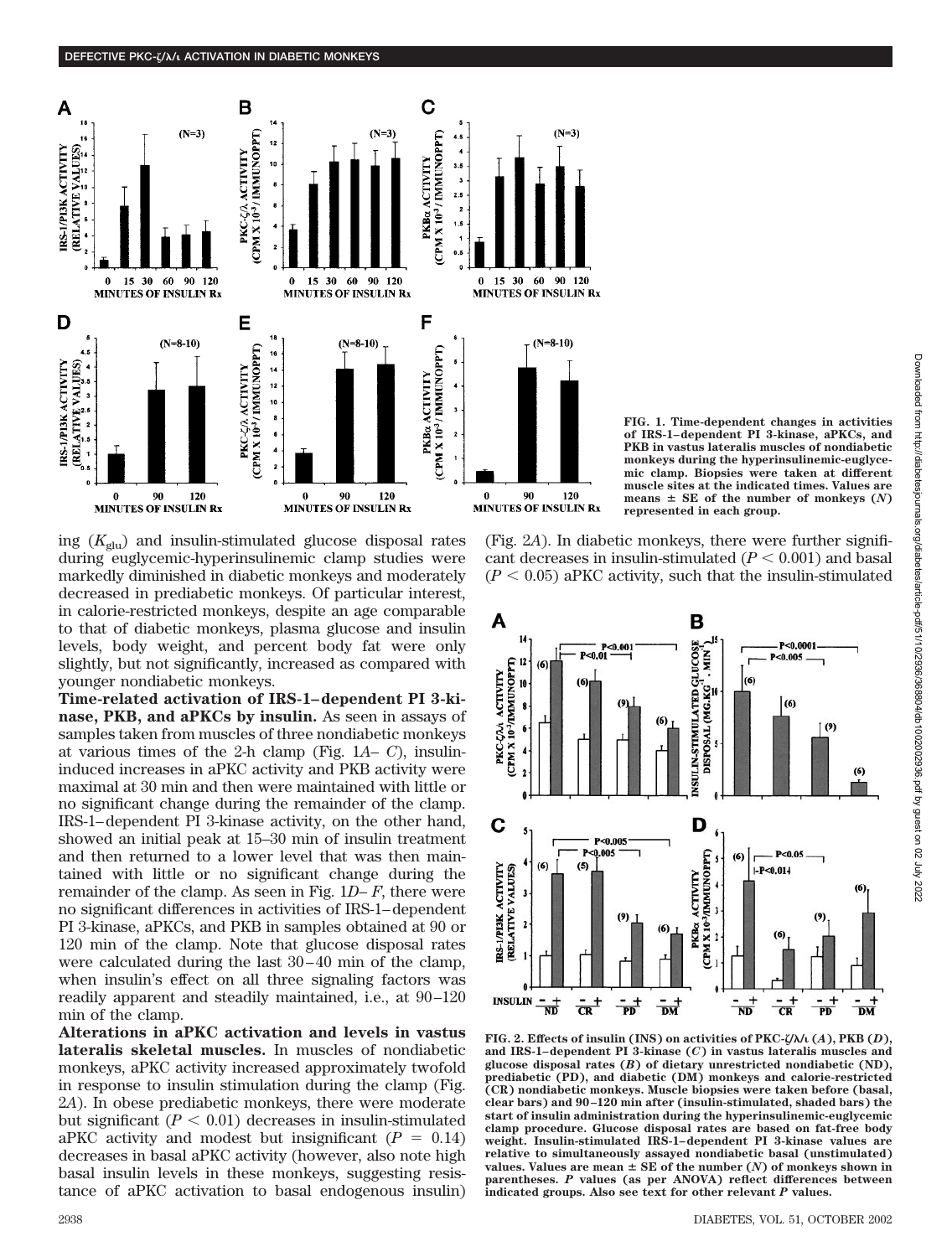increment was reduced by 60% and the absolute level of stimulated aPKC activity was reduced to the basal unstimulated level seen in nondiabetic monkeys (Fig. 2*A*). In calorie-restricted nondiabetic monkeys, basal and insulinstimulated aPKC activities were diminished only slightly, but not significantly  $(P < 0.24$  and  $P < 0.18$ , respectively).

In addition to cross-sectional studies, in some cases, it was possible to follow alterations in aPKC activation longitudinally. Thus, insulin-stimulated aPKC activity diminished from  $12,268 \pm 930$  to  $7,566 \pm 890$  cpm/immunoprecipitate, and basal aPKC activity diminished from 6,182  $\pm$  407 to 5,063  $\pm$  846 cpm/immunoprecipitate (means  $\pm$  SE), as four monkeys progressed from the lean nondiabetic to the obese prediabetic state over 4–7 years. Similarly, basal and insulin-stimulated aPKC activity diminished from 4,201 and 6,279 to 1,423 and 3,495 cpm/ immunoprecipitate, as one monkey progressed from a prediabetic to a frankly diabetic state over 6 years.

Decreases in insulin-stimulated aPKC activity in diabetic muscles could not have resulted from decreases in levels of aPKCs and subsequently diminished availability of aPKCs to serve as activation targets for PI 3-kinase and PDK-1. As seen in Fig. 3 and Table 2, the content of the major aPKC in monkey muscle, viz.,  $PKC-\zeta$ , as measured by specific anti- $NH_2$ -terminal antibodies, was increased significantly (by  $60\%, P < 0.01$ ) in diabetic muscles but not significantly in prediabetic muscles. The content of PKC-  $\lambda/\mu$ , the less abundant aPKC, as assessed by a specific antibody, seemed to be increased slightly but not significantly in diabetic and prediabetic muscles. Note that *1*)  $PKC-\zeta$ , as indicated by blotting with the isoform-specific anti–NH<sub>2</sub>-terminal anti–PKC- $\zeta$  antiserum, migrated on SDS-PAGE largely at 80 kDa, corresponding to the more abundant higher Mr aPKC seen on blots developed with the anti–COOH-terminal antiserum, which does not distinguish between PKC- $\zeta$ ,  $-\lambda$ , and  $-\iota$ ; and  $\zeta$ ) PKC- $\lambda$  and  $-\iota$ , which are 98% homologous and recognized similarly by the presently used  $\lambda$ / $\iota$ -specific monoclonal antibodies, migrated largely at a lower Mr of 75 kDa, corresponding to the less abundant lower band seen with anti–COOHterminal antiserum. However, also note that, as measured with anti–COOH-terminal antiserum, the upper 80-kDa band was increased and the lower 75-kDa band was slightly decreased in the blots (Fig. 3), and the total aPKC level, as measured by this antiserum, was increased slightly but not significantly, viz.,  $22 \pm 13\%$  (Table 2).

**Alterations in IRS-1–dependent PI 3-kinase activation in vastus lateralis muscles.** Insulin-induced activation of IRS-1–dependent PI 3-kinase was diminished in both the prediabetic and diabetic groups ( $P < 0.005$  for both) (Fig. 2*C*). In addition, there were marked decreases  $(P < 0.025)$  in IRS-1 levels in diabetic monkeys and lesser insignificant decreases in prediabetic monkeys (Fig. 3 and Table 2). In contrast, there were no consistent differences in levels of immunoreactive p85 subunit of PI 3-kinase in diabetic, obese prediabetic, and nondiabetic skeletal muscles (Fig. 3 and Table 2).

Alterations in  $PKB-\alpha$  activation in vastus lateralis **muscles.** PKB- $\alpha$  activity increased nearly fourfold in response to insulin administration during the clamp in nondiabetic monkeys (Fig. 2*D*). (Note that we did not measure  $PKB-\beta$  activity, as it is very low in skeletal



**FIG. 3. Western analyses of IRS-1, p85 subunit of PI 3-kinase, PKB-, phospho-serine-473-PKB/, phospho-threonine-308-PKB/, PKC-** (blotted with specific anti–NH<sub>2</sub>-terminal antiserum), PKC- $\lambda$ /ι (blotted **with antibodies that specifically recognize common internal sequences of PKC-**- **and -), and combined PKB-/**-**/ (blotted with anti–COOHterminal antiserum) in vastus lateralis muscles of nondiabetic (ND), prediabetic (PD), diabetic (DM), and calorie-restricted (CR) monkeys. Note that the portrayed phospho-PKB samples were obtained after insulin treatment during the hyperinsulinemic-euglycemic clamp procedure and that pre–insulin-treated samples had little or no pPKB signal and, for the sake of simplicity, are not shown. Shown here are representative blots. Note that nondiabetic samples were compared with both prediabetic and diabetic samples (left panels) and calorierestricted samples (right panels). Because these comparisons were entirely independent, immunoreactivity can only be compared between samples within the same comparison group. See Table 2 for quantitative results from multiple analyses.**

muscle, and, moreover, knockout of the PKB- $\beta$  gene in mice does not impair insulin-stimulated glucose transport at high maximally effective insulin concentrations [28] that would be comparable to the high maximally effective levels of plasma insulin achieved during the present clamps.) Interestingly, the activation of  $PKB-\alpha$  by insulin was significantly diminished in obese prediabetic  $(P \leq$ 0.05) but not diabetic  $(P = 0.21)$  monkeys. Similarly, insulin-stimulated PKB- $\alpha$ / $\beta$  phosphorylation, as judged by immunoblotting for phospho-serine-473 content, was diminished by 67% in muscles of prediabetic monkeys and 36% in diabetic monkeys (Fig. 3 and Table 2); however, because of wide variations within groups, changes in PKB phosphorylation were not statistically significant.

In calorie-restricted monkeys, insulin-stimulated phosphorylation of serine-473 of  $PKB-\alpha/\beta$  (Fig. 3 and Table 2) was well maintained relative to nondiabetic monkeys, but, surprisingly, insulin-stimulated PKB enzyme activity was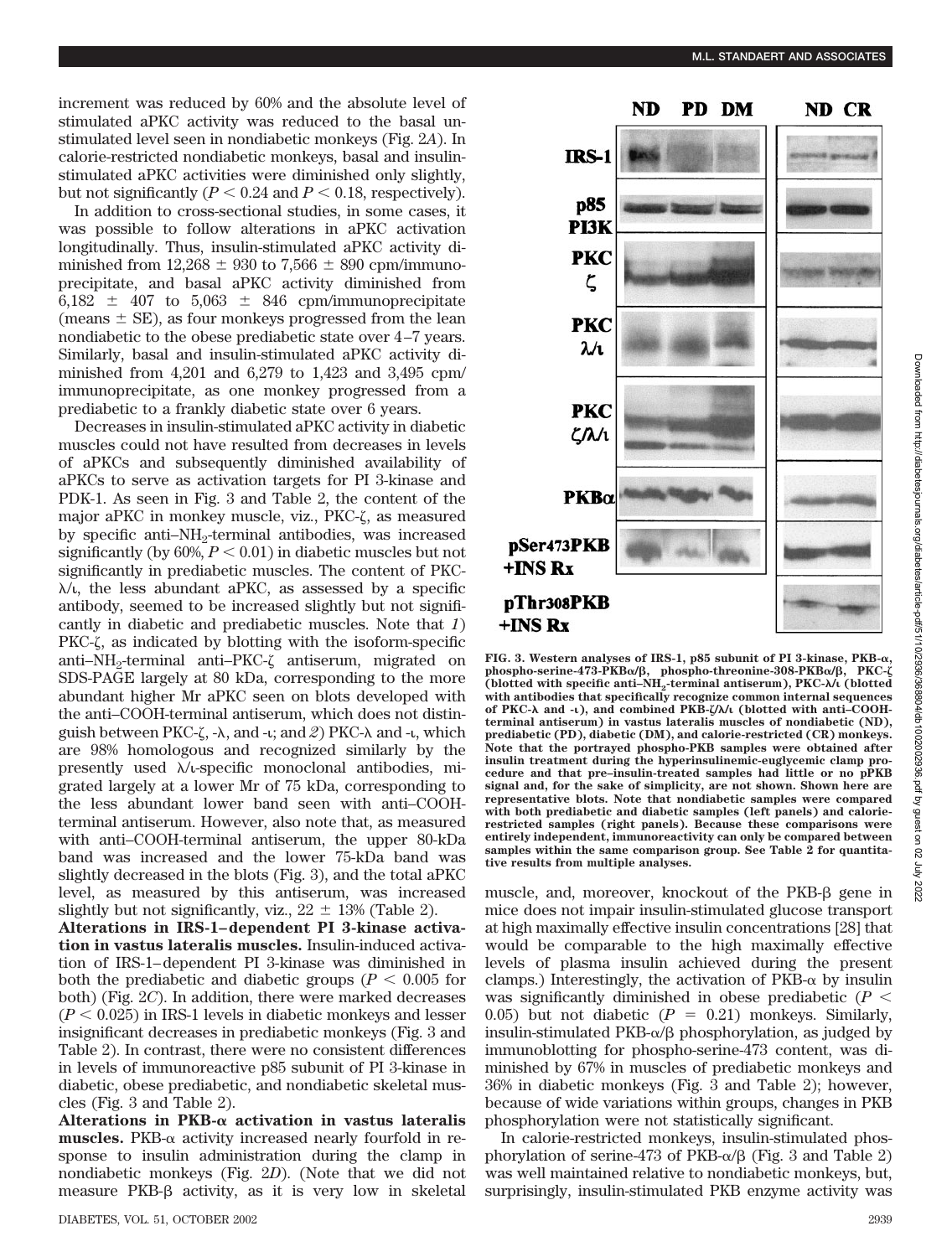| TABLE 2                                                        |  |  |
|----------------------------------------------------------------|--|--|
| Levels of immunoreactive signaling factors in vastus lateralis |  |  |
| muscles of monkeys                                             |  |  |

| Factor                             | Nondiabetic restricted Prediabetic | Calorie      |              | Diabetic             |
|------------------------------------|------------------------------------|--------------|--------------|----------------------|
| $\boldsymbol{n}$                   | 6                                  | 6            | 9            | 6                    |
| $IRS-1$                            | $100 \pm 13$                       | $85 \pm 4$   | $79 \pm 14$  | $53 \pm 8^*$         |
| p <sub>85</sub> subunit of         |                                    |              |              |                      |
| PI 3-kinase                        | $100 \pm 28$                       | $87 \pm 6$   | $102 \pm 28$ | $124 \pm 21$         |
| $PKB-\alpha$                       | $100 \pm 15$                       | $92 \pm 5$   | $.99 \pm 10$ | $96 \pm 10$          |
| p-Ser-473-PKB<br>(insulin stim-    |                                    |              |              |                      |
| ulated)                            | $100 \pm 35$                       | $134 \pm 51$ | $33 \pm 8$   | $64 \pm 19$          |
| $PKC-\zeta$                        | $100 \pm 10$                       | $111 \pm 9$  | $124 \pm 14$ | $162 \pm 15^{\circ}$ |
| $PKC-\lambda/t$                    | $100 \pm 6$                        | $77 \pm 41$  | $116 \pm 42$ | $115 \pm 27$         |
| $PKC-\frac{\chi}{\lambda}\sqrt{1}$ | $100 \pm 12$                       | $95 \pm 18$  | $100 \pm 28$ | $122 \pm 13$         |

Values are means  $\pm$  SE. Each blot contained samples from each group. Values reflect immunoreactivity relative to the nondiabetic mean value on each blot, set at 100.  ${}^*P$  < 0.025,  ${}^{\dagger}P$  < 0.01,  ${}^{\ddagger}P$  < 0.005 vs. nondiabetic group.

significantly  $(P < 0.01)$  diminished (fold-wise, however, it was still very responsive to insulin) (Fig. 2*D*). This decrease in PKB enzyme activity in calorie-restricted monkeys could not be explained by an altered effect of insulin on phosphorylation of the threonine-308 activation loop site of PKB, as this PDK-1–dependent phosphorylation, like that of serine-473, was comparable in muscles of nondiabetic and calorie-restricted monkeys (Fig. 3).

There were no significant differences between immunoreactive  $PKB-\alpha$  levels in muscles of any of the groups (Fig. 3 and Table 2).

**Alterations in insulin-stimulated glucose disposal rates.** Insulin-stimulated glucose disposal rates were diminished slightly but not significantly  $(P = 0.64)$  in calorierestricted monkeys, moderately  $(P < 0.005)$  in obese prediabetic monkeys, and more severely  $(P < 0.0001)$  in diabetic monkeys (Fig. 2*B*). These changes in glucose disposal rates were similar to those of aPKC activation. Both glucose disposal rates in the hyperinsulinemic clamp procedures and glucose disappearance rates in the intravenous glucose tolerance test correlated well with insulininduced increments in aPKC activity (Fig. 4).

**Activation of aPKCs by**  $\text{PIP}_3$  **in vitro .** Our findings indicated that decreases in aPKC activity were apparent, despite increases in aPKC levels in skeletal muscles of prediabetic and diabetic monkeys. This divergence raised the possibility that in addition to decreases in IRS-1 levels and IRS-1–dependent PI 3-kinase activity in prediabetic and diabetic muscles, there may be a diabetes-associated defect in the activity of aPKCs or in their ability to respond to the major product of PI 3-kinase,  $PIP_3$ . Indeed, the activation of immunoprecipitated aPKCs by  $PIP_3$  was diminished in basal (unstimulated) immunoprecipitates taken from prediabetic and diabetic monkeys relative to immunoprecipitates from nondiabetic monkeys (Fig. 5*A*). Note that the immunoprecipitates prepared from these groups contained equal amounts of aPKCs and coprecipitated PDK-1 (inset, Fig. 5*A*); however, because of inordinately high immunoreactive nonspecific background levels in aPKC immunoprecipitates developed from muscle samples, we were unable to detect immunoreactive phosphothreonine-410 to determine whether altered levels of PDK-



Downloaded from http://diabetesjournals.org/diabetes/article-pdf/51/10/2936/368804/db1002002936.pdf by guest on 02 Downloaded from http://diabetesjournals.org/diabetes/article-pdf/51/10/2936/368804/db1002002936.pdf by guest on 02 July 2022

2022<br>2022

**FIG. 4. Correlation of insulin-stimulated glucose disposal (***A***) and disappearance (***B***) rates to increments of aPKC activity. Glucose disposal and disappearance rates were determined during the hyperinsulinemic-euglycemic clamp procedures and intravenous glucose tolerance tests, respectively. Increments in aPKC activity were determined during the clamp procedures. immunoppt, immunoprecipitate.**

1–dependent phosphorylation of this activation loop site may have contributed significantly to changes in  $PIP_3$ induced increases in aPKC activity. In contrast to prediabetic and diabetic monkeys, in aPKC immunoprecipitates prepared from calorie-restricted monkeys, PIP<sub>3</sub> provoked increases in aPKC activity that were comparable to those seen in nondiabetic monkeys (Fig. 5*A* and *B*). Also note that we recovered comparable amounts of aPKCs and PDK-1 in immunoprecipitates prepared from calorie-restricted and nondiabetic monkeys (inset, Fig. 5*B*).

### **DISCUSSION**

As presently observed in both cross-sectional and longitudinal studies, when placed on an unrestricted standard monkey chow diet, monkeys initially developed obesity and severe insulin resistance, as evidenced by marked hyperinsulinemia and diminished insulin-stimulated glucose disposal rates. In this prediabetic state, insulin resistance appeared to be reasonably well compensated for by increases in plasma insulin levels, as there were only slight, if any, increases in fasting plasma glucose levels. On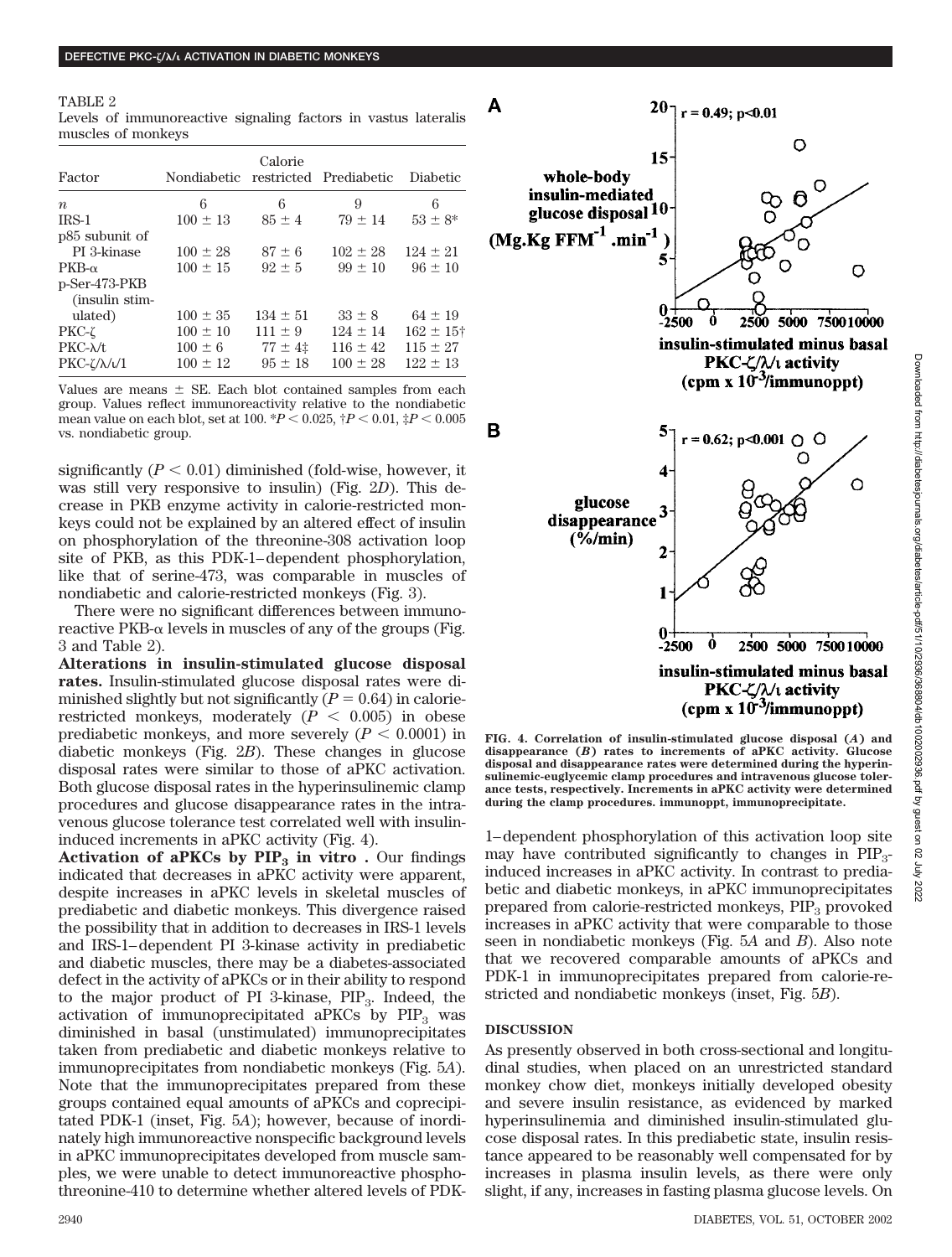

FIG. 5. Activation of aPKCs by PIP<sub>3</sub> in vitro in immunoprecipitates **prepared from vastus lateralis muscles of nondiabetic (N, clear bars), prediabetic (P, shaded bars), and diabetic (D, black bars) monkeys (***A***) and calorie-restricted (CR, diagonally striped bars) monkeys (***B***). aPKCs were immunoprecipitated with anti–COOH-terminal antiserum from equal amounts of lysates prepared from indicated muscles taken in the basal unstimulated state. Precipitates containing equal amounts of immunoreactive aPKCs (/**-**/) (see insets and RESEARCH DESIGN AND METHODS) were assayed in the presence of indicated concentrations of PIP3. Note that the assay and immunoblots of calorie-restricted muscle shown in** *B* **were conducted independently of those shown in** *A***; thus, immunoblots shown in** *A* **cannot be compared with those shown in** *B***. Nevertheless, as seen in the insets shown in** *B***, the recovery of immunoreactive aPKCs was comparable in calorie-restricted and nondiabetic monkeys (***B***) and diabetic, prediabetic, and nondiabetic monkeys (***A***). Also note that PDK-1, which is known to immunoprecipitate with aPKCs, was recovered in equal amounts in these aPKC immuno**precipitates. Values are means  $\pm$  SE of duplicate assays of muscles **from four or six monkeys in each group, as indicated.**

the other hand, there were significant decreases in insulininduced activation of aPKCs and PKB in skeletal muscles of prediabetic monkeys, most likely at least partially due to diminished levels and activation of IRS-1–dependent PI 3-kinase. Interestingly, the development of this insulinresistant prediabetic, as well as the diabetic, state could be largely prevented by caloric restriction and avoidance of obesity (19,24).

With further progression of the prediabetic to an overtly diabetic state, there was a drop in serum insulin levels, apparently reflecting diminished insulin secretion. However, there was an added worsening of insulin resistance, as evidenced by further decreases in insulin-stimulated glucose disposal and muscle aPKC activation. As PKB activation did not diminish further and, in fact, may have improved during progression from the prediabetic to the diabetic state, the observed decreases in skeletal muscle aPKC activation, rather than alterations in PKB activation, seemed more likely to have contributed to the deterioration in insulin-stimulated glucose disposal in the diabetic state. However, it is possible that a specific pool(s) of PKB, or its coupling to metabolic processes such as glucose transport and glycogen synthesis, may have been altered in the diabetic state.

Taken together, our findings suggested that defective activation of aPKCs in skeletal muscle by insulin played an important role in the pathogenesis of peripheral insulin resistance in both obese prediabetic and diabetic monkeys. Most likely, the importance of aPKCs in this pathogenetic process reflected the apparent requirement for aPKCs during insulin-stimulated glucose transport, as deduced from studies of expression of kinase-inactive PKC or - $\lambda$  in both rodent (8–12,27) and human cell types (29). This does not necessarily imply that alterations in aPKCs did not influence parameters of glucose metabolism other than transport, and in this respect, although it is unlikely that glycogen synthesis per se is activated by aPKCs, it remains a possibility that glycolysis and/or glucose oxidation may be regulated by aPKCs.

We have previously shown that *1*) activation of skeletal muscle glycogen synthase during the euglycemic-hyperinsulinemic clamp is diminished in insulin-resistant prediabetic and diabetic monkeys (26,30) and *2*) chronic calorie restriction significantly increases basal skeletal muscle glycogen synthase fractional activity and apparent affinity of glycogen synthase for glucose-6- $PO_4$ , relative to all (i.e., normal, prediabetic, and diabetic) ad libitum–fed monkeys (30,31). Thus, previously reported changes in glycogen synthase do not appear to correlate well with presently observed changes in PKB activation in monkey muscle. However, as discussed above, changes in overall PKB activation may not be reflective of PKB pools that are important for specific metabolic processes.

As a further indication of the inconclusive nature of the present PKB findings, the lower activity but normal phosphorylation of basal and insulin-stimulated PKB in calorierestricted monkeys deserves further comment. First, the normal phosphorylation state of PKB in calorie-restricted monkeys is probably an accurate reflection of its activation by upstream activators, including IRS-1, PI 3-kinase, and PDK-1, whose activation appears to be essentially normal, as determined by measurement of IRS-1–dependent PI 3-kinase and phosphorylation of the threonine-308 activation loop site in PKB. Second, the decrease in PKB enzyme activity in calorie-restricted monkeys is more difficult to assess because the in vitro assay does not necessarily reflect the ability of PKB to phosphorylate endogenous substrates. Third, insulin-stimulated increases in PKB activity were, fold-wise, comparable to those observed in nondiabetic monkeys. Finally, such a dichotomy between PKB enzyme activity and phosphorylation is not without precedent, e.g., during high-fat feeding in rats, PKB phosphorylation was maintained despite a 50% decrease in PKB enzyme activity (18). Obviously, further studies are needed to evaluate the cause and significance of alterations in PKB enzyme activity in calorie-restricted monkeys.

A particularly notable aspect of the present studies was our ability to examine insulin signaling mechanisms in skeletal muscles of primates who have an extraordinarily high prevalence rate for development of obesity-dependent insulin resistance and overt type 2 diabetes. With this predictable outcome in monkeys fed an unrestricted chow diet, we were able to study relevant insulin signaling mechanisms before, during, and after the development of the obesity/type 2 diabetes syndrome. Accordingly, the defect in insulin signaling via aPKCs to the glucose transport system in this obesity/diabetes syndrome in monkeys appeared to be acquired, at least in the sense that this defect became apparent only with development of obesity in prediabetic monkeys. Moreover, since this defect in signaling via aPKCs was largely prevented by caloric restriction and avoidance of obesity, it is plausible to suggest that it may have been secondary to obesity per se. However, it remains possible that the signaling defect contributed to the development of obesity, either as a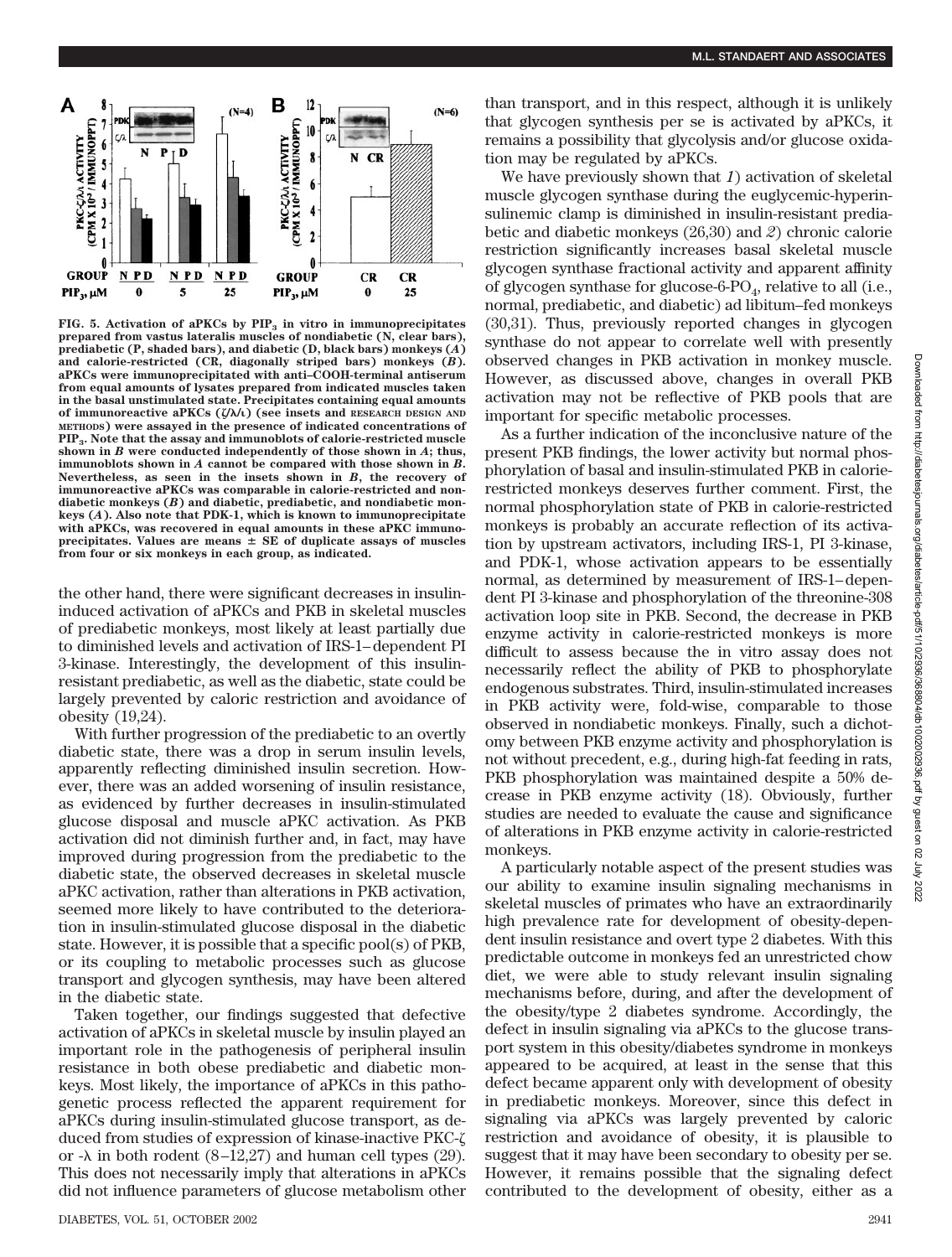primary initiating factor or a secondary compounding factor.

As alluded to, the defects in activation of aPKCs by insulin in muscles of prediabetic and diabetic monkeys appeared to be at least partly due to defective activation of IRS-1–dependent PI 3-kinase. However, there also appeared to be a defect in the direct activation of aPKCs by  $PIP_3$ , presumably the major relevant lipid product of PI 3-kinase. As previously reported  $(32)$ ,  $PIP<sub>3</sub>$  activates aPKCs through at least three mechanisms that become operative upon binding of  $PIP<sub>3</sub>$  to the regulatory domain of aPKCs and presumed molecular unfolding, viz., increased phosphorylation of the activation loop site by PDK-1, increased auto(trans)phosphorylation, and release of the catalytic domain from autoinhibition by the pseudosubstrate sequence present in the regulatory domain. Further studies are needed to determine the reason for the presently observed defect in responsiveness of aPKCs to PIP<sub>3</sub> in muscles of diabetic monkeys.

It should be noted that some of the present findings may not be relevant to certain groups of humans in whom type 2 diabetes prevalence rates are much lower and that the development of obesity does not necessarily lead to significant insulin resistance and type 2 diabetes. Indeed, in a comparable hyperinsulinemic-euglycemic clamp study of humans who were nondiabetic or had impaired glucose tolerance or frank diabetes, we observed that, unlike monkeys, there were diminished rather than increased levels of PKC- $\zeta$  in muscles of glucose intolerant and diabetic humans (M. Beeson, M.P.S., Y.K., Jennifer Powe, G.B., M.L.S., R.V.F., unpublished observations). Nevertheless, similar to the situation in monkeys, aPKC activation is severely compromised in vastus lateralis muscles of both obese/glucose intolerant and type 2 diabetic human subjects.

In summary, the activation of aPKCs in skeletal muscle during euglycemic-hyperinsulinemic clamp procedures was progressively impaired as monkeys developed obesity-dependent insulin resistance and overt type 2 diabetes. This defect in aPKC activation *1*) appeared to be partly a result of defects in IRS-1–dependent PI-3-kinase activation and diminished responsiveness of aPKCs to the major lipid product of PI 3-kinase, PIP<sub>3</sub>, and 2) correlated well with defects in glucose disposal rate and  $K_{glu}$  in diabetic monkeys. Of particular interest, defects in muscle aPKC activation and the development of insulin resistance and diabetes were largely prevented by calorie restriction and avoidance of obesity.

#### **ACKNOWLEDGMENTS**

This study was supported by funds from the Department of Veterans Affairs Merit Review Program (to R.V.F.), National Institutes of Health Research Grant 2RO1-DK-38079-09A1 (to R.V.F.), a Research Award from the American Diabetes Association (to R.V.F.), and NO1-AG-0-2100 (to B.C.H.).

The authors wish to acknowledge the excellent scientific and technical support of Dr. Nori Bodkin, Theresa Alexander, Michelle Izuka, Holly Jermyn, and Laura Kretchmen.

#### **REFERENCES**

- 1. Shulman GI: Cellular mechanisms of insulin resistance in humans. *Am J Cardiol* 84:3J–10J, 1999
- $2.$  DeFronzo RA: The triumvirate:  $\beta$ -cell, muscle, liver: a collusion responsible for NIDDM. *Diabetes* 37:667–687, 1988
- 3. Kahn BB: Facilitative glucose transporters: regulatory mechanisms and dysregulation in diabetes. *J Clin Invest* 89:1367–1374, 1992
- 4. Hill MM, Clark SF, Tucker DF, Birnbaum MJ, James DE, Macaulay SL: A role for protein kinase Bβ/Akt2 in insulin-stimulated Glut4 translocation in adipocytes. *Mol Cell Biol* 19:7771–7781, 1999
- 5. Kohn AD, Summers SA, Birnbaum MJ, Roth RA: Expression of a constitutively active Akt Ser/Thr kinase in 3T3/L1 adipocytes stimulates glucose uptake and glucose transporter 4 translocation. *J Biol Chem* 271:31372– 31378, 1996
- 6. Tanti JF, Grillo S, Grémeaux T, Coffer PJ, Van Obberghen E, Le Marchand-Brustel Y: Potential role of protein kinase B in glucose transporter 4 translocation in adipocytes. *Endocrinology* 138:2005–2010, 1997
- 7. Wang Q, Somwar R, Bilan PJ, Liu Z, Jin J, Woodgett JR, Klip A: Protein kinase B/Akt participates in Glut4 translocation by insulin in L6 myoblasts. *Mol Cell Biol* 19:4008–4018, 1999
- 8. Bandyopadhyay G, Standaert Ml, Zhao L, Yu B, Avignon A, Galloway L, Karnam P, Moscat J, Farese RV: Activation of protein kinase C  $(\alpha, \beta, \text{and})$  $\zeta$ ) by insulin in 3T3/L1 cells: transfection studies suggest a role for PKC- $\zeta$ in glucose transport. *J Biol Chem* 272:2551–2558, 1997
- 9. Bandyopadhyay G, Standaert ML, Galloway L, MoscatJ, Farese RV: Evidence for involvement of protein kinase C (PKC)- $\zeta$  and noninvolvement of diacylglycerol-sensitive PKCs in insulin-stimulated glucose transport in L6 myotubes. *Endocrinology* 138:4721–4731, 1997
- 10. Standaert ML, Galloway L, Karnam P, Bandyopadhyay G, Moscat J, Farese RV: Protein kinase C- $\zeta$  as a downstream effector of phosphatidylinositol 3-kinase during insulin stimulation in rat adipocytes: potential role in glucose transport. *J Biol Chem* 272:30075–30082, 1997
- 11. Bandyopadhyay G, Standaert ML, Kikkawa U, Ono Y, Moscat J, Farese RV: Effects of transiently expressed atypical  $(\zeta, \lambda)$ , conventional  $(\alpha, \beta)$  and novel  $(\delta, \epsilon)$  protein kinase C isoforms on insulin-stimulated translocation of epitope-tagged Glut4 glucose transporters in rat adipocytes: specific interchangeable effects of protein kinases C- $\zeta$  and C- $\lambda$ . *Biochem J* 337:461-470, 1999
- 12. Kotani K, Ogawa W, Matsumoto M, Kitamura T, Sakaue H, Hino Y, Miyake K, Sano W, Akimoto K, Ohno S, Kasuga M: Requirement of atypical protein kinase  $C\lambda$  for insulin stimulation of glucose uptake but not for Akt activation in 3T3/L1 adipocytes. *Mol Cell Biol* 18:6971–6982, 1998
- 13. Bjornholm M, Kawano Y, Lehtihet M, Zierath JR: Insulin receptor substrate-1 phosphorylation and phosphatidylinositol 3-kinase activity in skeletal muscle from NIDDM subjects after in vivo insulin stimulation. *Diabetes* 46:524–527, 1997
- 14. , Krook A, Roth RA, Jiang XJ, Zierath JR, Wallberg-Henriksson H: Insulinstimulated Akt kinase activity is reduced in skeletal muscle from NIDDM subjects. *Diabetes* 47:1281–1286, 1998
- 15. Kim Y-B, Nikoulina SE, Ciaraldi TP, Henry RR, Kahn BB: Normal insulindependent activation of Akt/protein kinase B, with diminished activation of phosphoinositide 3-kinase, in muscle in type 2 diabetes. *J Clin Invest* 104:733–741, 1999
- 16. Kim Y-B, Kotani K, Ciaraldi TP, Farese RV, Henry RR, Kahn BB: Insulinstimulated PKC- $\lambda/\zeta$  activity is impaired in muscle of insulin-resistant subjects (Abstract). *Diabetes* 50 (Suppl. 2):A62, 2001
- 17. Kanoh Y, Bandyopadhyay G, Sajan MP, Standaert ML, Farese RV: Rosiglitazone, insulin treatment, and fasting correct defective activation of protein kinase  $C-\zeta/\lambda$  by insulin in vastus lateralis muscles and adipocytes of diabetic rats. *Endocrinology* 142:1595–1605, 2001
- 18. Tremblay F, Lavigne C, Jaques H, Marette A: Defective insulin-induced GLUT 4 translocation in skeletal muscle of high fat-fed rats is associated with alterations in both Akt/protein kinase B and atuypical protein kinase (/) activities. *Diabetes* 50:1901–1910, 2001
- 19. Hansen BC, Bodkin NL: Heterogeneity of insulin responses: phases leading to type 2 (non-insulin-dependent) diabetes mellitus in the rhesus monkey. *Diabetologia* 29:713–719, 1986
- 20. Bodkin NL, Metzger BL, Hansen BC: Hepatic glucose production and insulin sensitivity preceding diabetes in monkeys. *Am J Physiol* 256: E676–E681, 1989
- 21. Hansen BC, Bodkin NL: β-Cell hyperresponsiveness: earliest event in development of diabetes in monkeys. *Am J Physiol* 259:R612–R617, 1990
- 22. Hansen BC, Ortmeyer HK, Bodkin NL: Prevention of obesity in middleaged monkeys: food intake during body weight clamp. *Obes Res* 3 (Suppl. 2):199S–204S, 1995